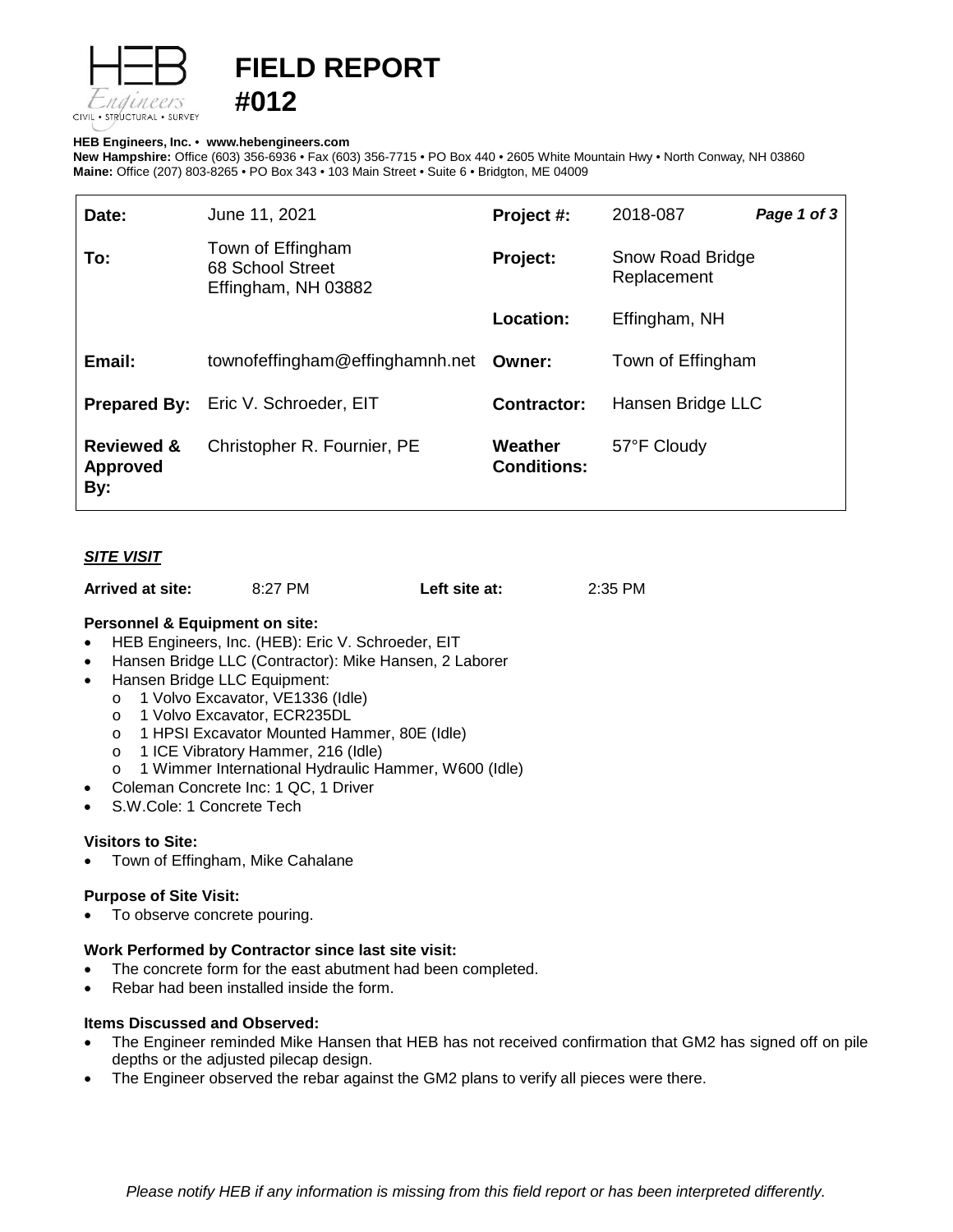*Town of Effingham June 11, 2021 Snow Road Bridge #165/112 over South River, Effingham, NH Page 2 of 3 Field Report #012 HEB Project #2018-087*

- Coleman Concrete Inc. arrived on site an hour late, approximately 11:00 AM.
- S.W.Cole technician informed the Engineer that all tests received acceptable results.
- The concrete was dumped into a bucket attachment and then dropped into the form by the excavator.
- The Contractor then vibrated the concrete to fill all corners of the form up to grade. Once all the concrete was placed, the Contractor used the grade rod and level to adjust the beam seats to the correct elevations.

#### **Work Scheduled:**

• Monday, June 14, 2021 – Begin driving piles on west side.

#### **Outstanding Construction Issues:**

• The Contractor needs to provide revised GM2 design information regarding pile cap dimensions (FR #011, 06- 10-21).

#### **Next Observation:**

• Monday, June 14, 2021.

#### **Photos:**

• Taken by Eric Schroeder on Friday, June 11, 2021.



Photo 1: Rebar installled inside forms.